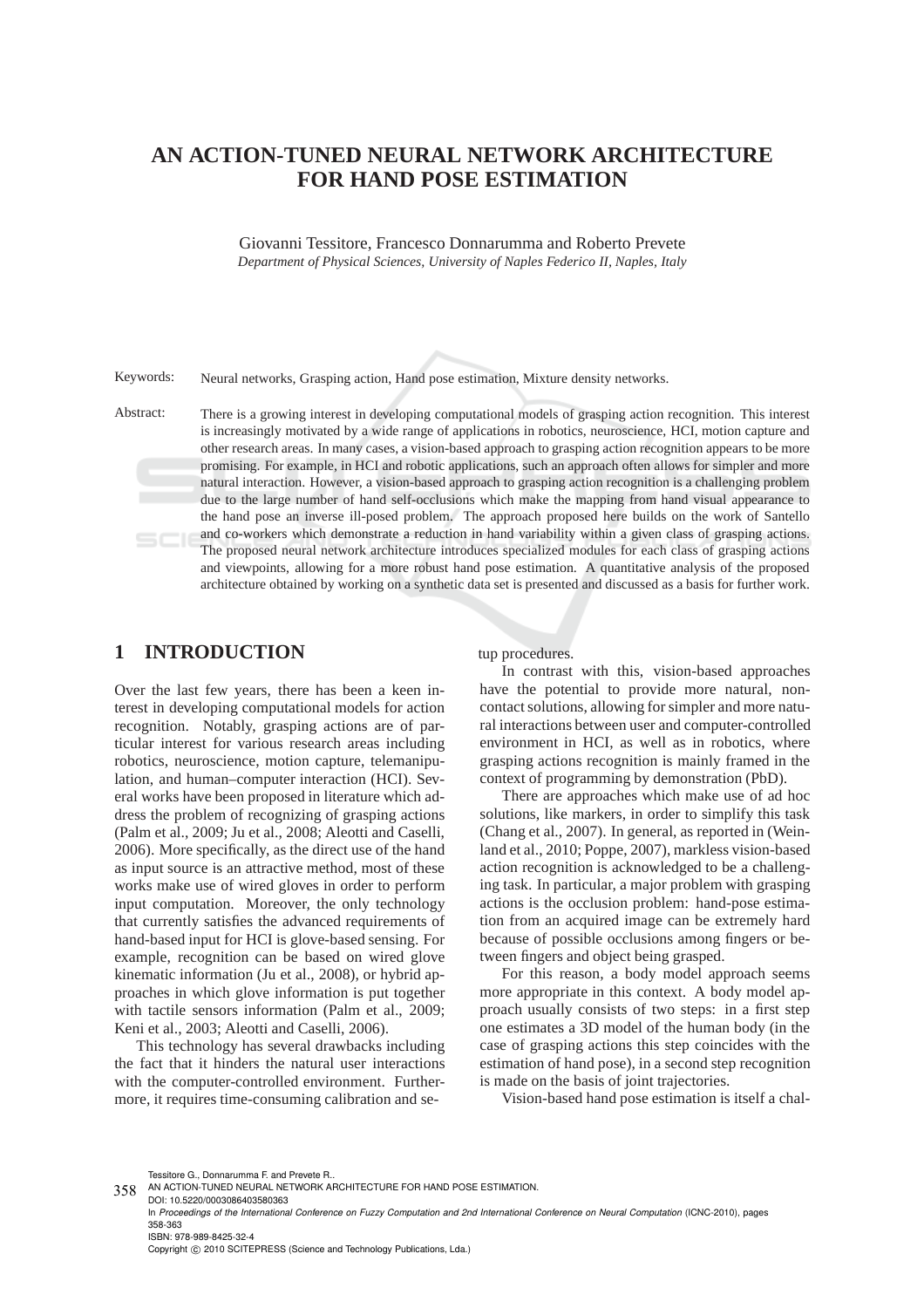lenging problem (see (Erol et al., 2007) for a review). More specifically, addressing such a problem without any constraints on the hand pose makes the mapping from visual hand appearance to hand configuration very difficult to estimate. In this work, we present a neural network architecture composed of a series of specialized modules, each one implementing a mapping from visual hand appearance to hand configuration only when the hand belongs to a particular grasping action and is observed from a specific viewpoint.

The paper is organized as follows: in Section 2, we present the functional architecture and its actual implementation by means of Mixture Density Networks. In Section 3, we present the experimental set up in which the tests of Section 4 are carried out. Section 5 is devoted to conclusions and future work.

# **2 MODEL ARCHITECTURE AND IMPLEMENTATION**

The main idea behind the present approach is to develop a set of specialized functional mappings tuned to predefined classes of grasping actions, and to use these specialized mappings to estimate hand poses of visually presented grasping actions. This approach is based on the assumption that grasping actions can be subdivided into different classes of grasping actions, and that coordinated movements of hand fingers result, during grasping actions, in a reduced number of physically possible hand shapes (see (Santello et al., 2002; Prevete et al., 2008)).

Moreover, view-independent recognition was obtained by developing view-dependent functional mappings, and by combining them in an appropriate way. Thus, the system is basically based on a set of specialized functional mappings, and a selection mechanism. The specialized mapping functions perform a mapping from visual image features to likely hand pose candidates represented in terms of joint angles. Each functional mapping is tuned to a predefined viewpoint and a predefined class of grasping actions. The selection mechanism selects an element of the set of candidate hand poses. In the next two subsections we will first provide an overall functional description of the system, followed by a detailed description of the system neural network structure.

#### **2.1 Functional Model Architecture**

The system proposed here can functionally be subdivided into three different modules: Feature Extraction (*FE*) module, Candidate Hand Configuration (*CHC*) module, and Hand Configuration Selection (*HCS*) module. The whole functional architecture of the system is shown in Figure 1. The functional roles of each module can be described as follows:

*FE module*. This module receives an *R*×*S* graylevel image as input. The output of the module is a  $1 \times D$  vector **x**. The *FE* module implements a PCA linear dimensional reduction.

*CHC module*. The CHC module receives the output **x** of *FE* as input. This module is composed of a bank of  $N \times M$  sub-modules  $CHC_i$ *i*, with  $i = 1, 2, ..., N$ and  $j = 1, 2, ..., M$ . *N* is the number of predefined classes of grasping actions, and *M* is the number of predefined viewpoints. Given the input **x**, each submodule  $CHC<sub>ij</sub>$  provides the most likely hand configuration, in terms of a  $1 \times N_{dof}$  vector  $\mathbf{t}^{ij}$ . Moreover, each  $t^{ij}$  is associated with an estimation error  $err^{ij}$ , assuming that the input **x** is obtained during the observation of a grasping action belonging to the *i*-th class from the *j*-th viewpoint. Thus each sub-module *CHCi j*, for the *i*-th grasping action and *j*-th viewpoint, performs a specialized mapping from visual image features to hand poses. The basic functional unit of each sub-module *CHC*<sup>*i*</sup> is an inverse-forward model pair. The inverse model extracts the most likely hand configuration  $t^{ij}$ , given **x**, while the forward model gives as output an image feature vector  $\mathbf{x}^{ij}$ , given  $\mathbf{t}^{ij}$ . The error  $err^{ij}$  is computed on the basis of **x** and  $\mathbf{x}^{ij}$ .

*HCS module*. The *HCS* module receives the output of *CHC* as input. It extracts a hand pose estimation on the basis of estimation errors  $err^{ij}$ , by selecting the hand pose associated with the minimum error value.



Figure 1: The system is functionally composed of three different modules: Feature Extraction (*FE*) module, Candidate Hand Configuration (*CHC*) module, and Hand Configuration Selection (*HCS*) module.

#### **2.2 Neural Network Implementation**

The *FE* module implements a PCA linear dimensional reduction by means of an autoassociative neural network (Bishop, 1995). This is a multilayer perceptron composed of  $R \times S$  input nodes, *D* hidden nodes, and *R*×*S* output nodes. Both hidden nodes and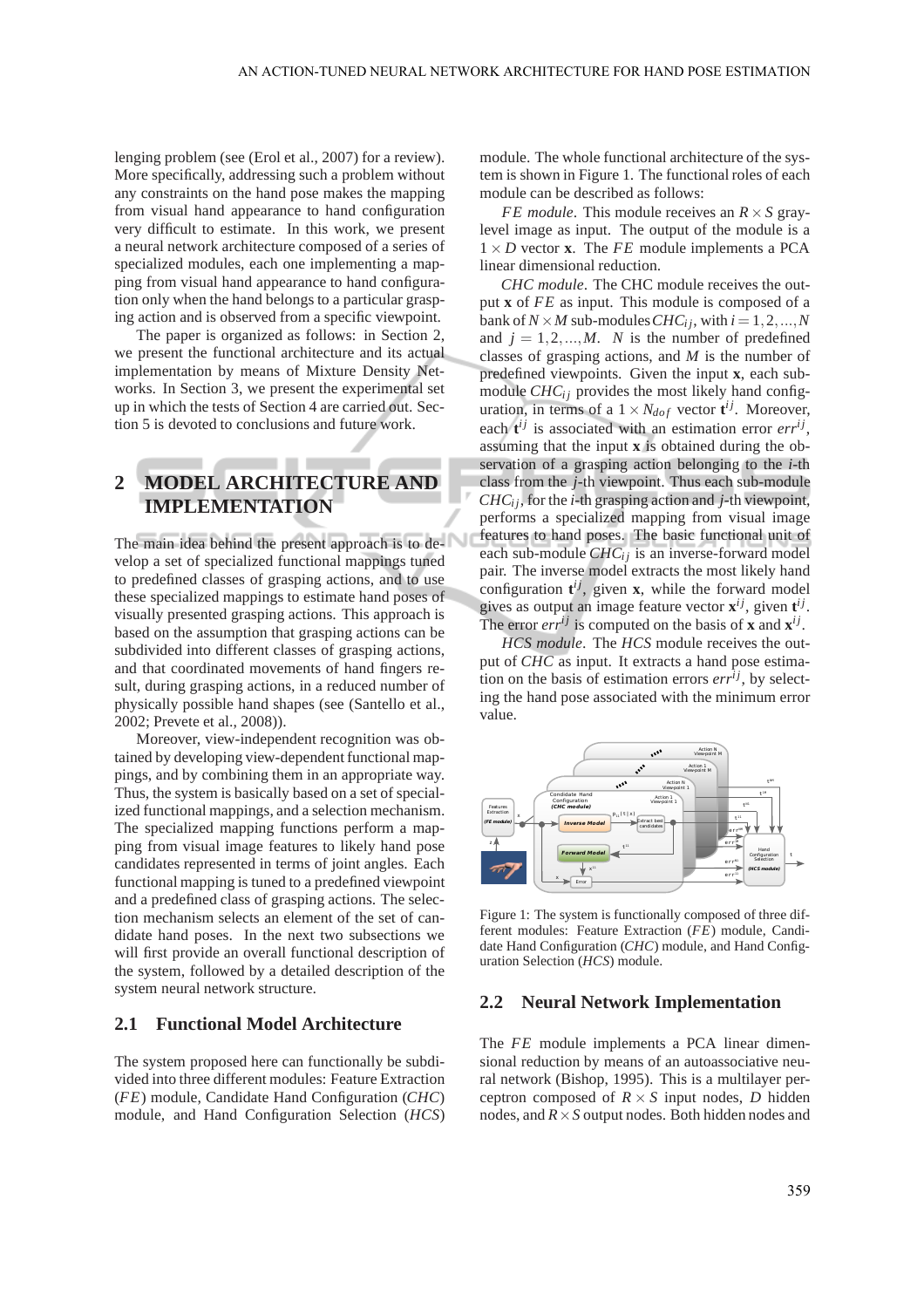output nodes have linear activation and output function. The input vectors are obtained by linearizing the gray-level input images of size  $R \times S$  into single vectors of size  $1 \times R \cdot S$ . The network is trained to associate input vectors with themselves by a standard back-propagation algorithm. Once trained, the vectors **x** are obtained as the output of the hidden units.

As the *CHC* module is solely composed by *CHCi j* modules, we focus now on a generic  $CHC<sub>ij</sub>$  module, and describe how it can be developed by means of a neural network. As described above, a CHC<sub>*i*i</sub> module is composed of an inverse-forward model pair. Let us firstly consider the inverse-model. This provides a hand configuration **t**, given a visual image feature vector **x**. A major mathematical problem arising in this context concerns the ill-posed character of the required transformation from **x** to hand configurations insofar as the same visually presented hand can be associated with various hand configurations. Therefore the mapping from **x** to hand configurations **t** is not a functional mapping, and assumes the form of an inverse ill-posed problem (Friston, 2005; Kilner et al., 2007). According to (Bishop, 1995), one can cope with this problem by estimating  $p(\mathbf{t}|\mathbf{x})$ in terms of a Mixture Density Network (MDN) approach:  $p(\mathbf{t}|\mathbf{x}) = \sum_{i=1}^{K} c_i(\mathbf{x}) \phi_i(\mathbf{t}|\mathbf{x})$ . The  $\phi_i(\mathbf{x})$  are kernel functions, which are usually Gaussian functions of the form:  $\phi_i(\mathbf{t}|\mathbf{x}) = \frac{1}{(2\pi)^{D/2}\sigma_i^D(\mathbf{x})} \exp\left\{-\frac{\|\mathbf{t} - \mu_i(\mathbf{x})\|^2}{2\sigma_i^2(\mathbf{x})}\right\}$  $\frac{-\mu_i(\mathbf{x})\|^2}{2\sigma_i^2(\mathbf{x})}\bigg\}.$ The parameters  $c_i(\mathbf{x})$  can be regarded as prior probabilities of **t** to be generated from the *i*-th component of the mixture. The coefficients of the mixture,  $c_i(\mathbf{x})$ , and the parameters of the kernel functions,  $\phi_i(\mathbf{t}, \mathbf{x})$  $(\mu_i(\mathbf{x})$  and  $\sigma_i(\mathbf{x})$  for a Gaussian kernel), depend on the sensory inputs **x**. A two-layer, feed-forward neural network can be used to model the relationship between visual inputs **x** and corresponding mixture parameters  $c_i(\mathbf{x})$ ,  $\mu_i(\mathbf{x})$  and  $\sigma_i(\mathbf{x})$ . Accordingly, the problem of estimating the conditional probability distribution  $p(\mathbf{t}|\mathbf{x})$  can be approached in terms of neural networks by combining a multi-layer perceptron and a Radial Basis Function (RBF) like network. The RBF network will be composed of  $N_{dof}$  input, *K* hidden nodes and one output node. The form of basis function is the same as the Gaussian functions expressed above, with the Gaussian parameters of the first layer set to  $\mu$ **i**(**x**) and  $\sigma$ <sup>*i*</sup>(**x**), and the second layer weights set to  $c_i(\mathbf{x})$ . Thus, given a previously unseen hand visual description **x**, one can obtain an estimate of hand configuration **t** as the central value of the more probable branch of  $p(\mathbf{t}|\mathbf{x})$ .

The network was trained using a dataset composed of visual feature vectors  $x^n$  and hand configurations  $t^n$ collected during the observation of grasping actions belonging to the *Ci*-th class from the *j*-th viewpoint,

and by using  $E = -\sum_{n} {\sum_{j} c_j(\mathbf{x}^n) \phi(\mathbf{t}^n | \mathbf{x}^n)}$  as error function. Once trained, the network output, i.e., the candidate hand configuration  $t^{ij}$ , is obtained as the vector  $\mu_h(\mathbf{x})$  associated to the highest  $c_h(\mathbf{x})$  value. This operation is achieved by the module *Extract best candidate*.

The design of the forward-model, involves a multi-layer perceptron composed of  $N_{dof}$  input and *D* output units. The neural network receives a hand configuration **t** as input, and computes an expected image feature vector  $\mathbf{x}^{ij}$  as output. The vector  $\mathbf{x}^{ij}$  is the expected image feature vector corresponding to the hand configuration **t** when the hand is observed during a grasping action belonging to the  $C_i$ -th class from the *j*-th viewpoint. The network was trained using the *RProp* learning algorithm by exploiting again a dataset composed of hand configurations and visual feature vectors, collected during the observation of grasping actions belonging to the *Ci*-th class from the *j*-th viewpoint. \_\_\_

The error  $err^{ij}$  associated with the candidate hand configuration  $t^{ij}$  is computed as the sum-of-square error between the vectors **x** and  $\mathbf{x}^{ij}$ . Finally, given the set of candidate hand configurations  $\mathbf{x}^{ij}$  and associated errors *err<sup>ij</sup>*, with  $i = 1, 2, ..., N$  and  $j = 1, 2, ..., M$ , the candidate hand configuration with the lowest associated error is identified as the output of the whole system.

#### **3 EXPERIMENTAL SETTING**

We performed two main types of experiments to control the performance of the proposed architecture. In the first type of experiments we used different action classes (DA-TEST); and in the second type we used different viewpoints (DV-TEST).

A major problem in testing the performance of a hand pose estimation system is to obtain a ground truth. In fact, in the case of a quantitative analysis, one needs to know the actual hand configuration corresponding to the hand picture which is fed as input to the system. This is difficult to achieve with real data. For this reason, we decided to work with a synthetic dataset constructed by means of a dataglove and a 3D rendering software. The dataglove used for these experiments is the HumanGlove (*HumanGlove, Humanware S.r.l., Pontedera (Pisa), Italy*) endowed with 16 sensors. This dataglove feeds data into the 3D rendering software which reads sensor values and constantly updates a 3D human hand model. Thus, this experimental setting enables us to collect *hand joints configuration - hand image* pairs.

In the DA-TEST two different types of grasps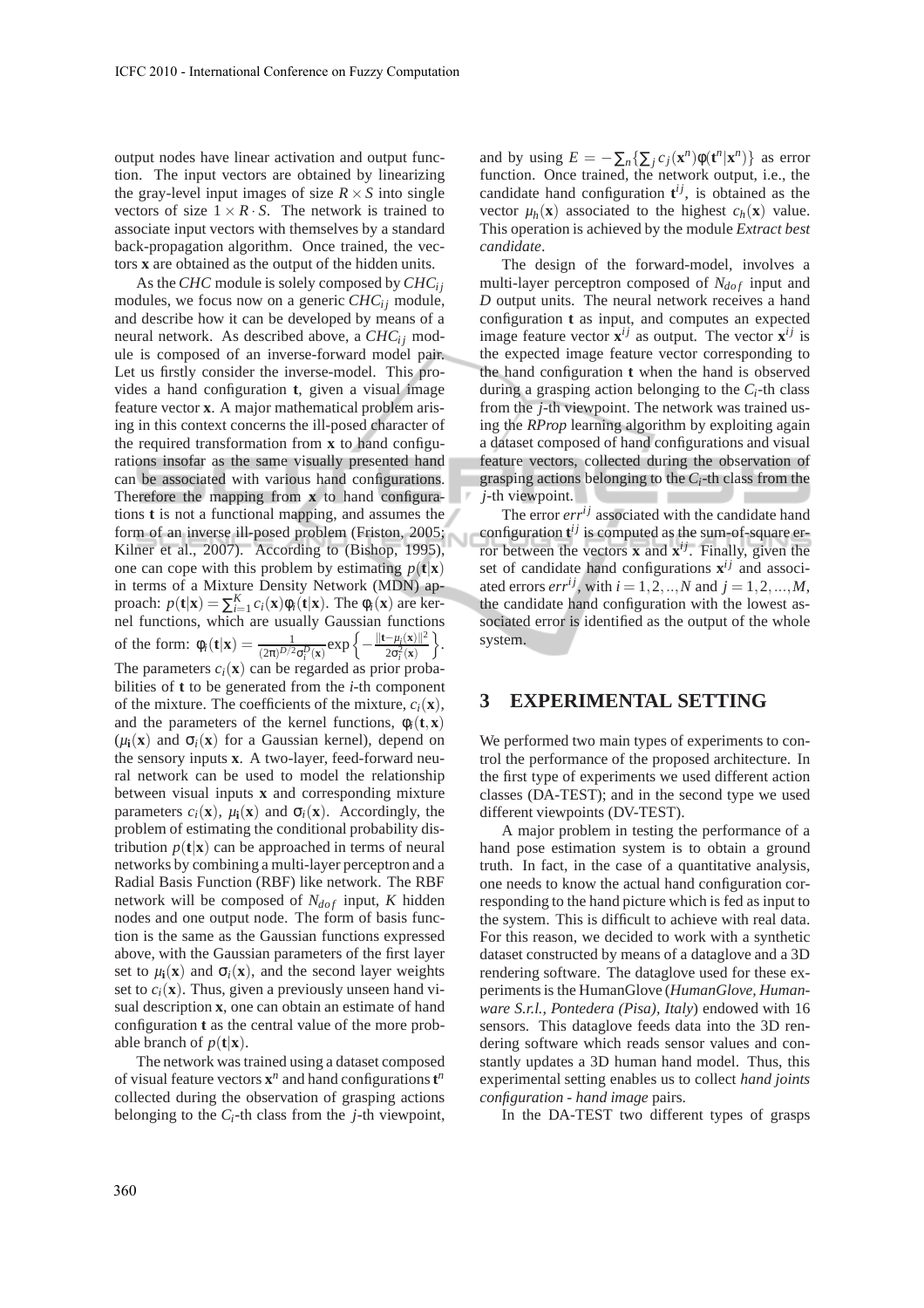were used in accordance with the treatment in (Napier, 1956): *precision-grasp* (PG) and *powergrasp*, the latter being also known as whole hand grasp (WH). In performing a power grasp, the object is held in a clamp formed by fingers and palm; in performing a precision grasp, the object is pinched between the flexor aspects of the fingers and the opposing thumb. Two different objects were used: a tennis ball was used for the WH actions, and a pen cup for the PG actions. We collected 20 actions for each class of actions. In the DV-TEST we rendered the 3D hand model of the PG grasping actions data, from 9 different viewpoints as reported in Table 2. In both DA-TEST and DV-TEST, the capability of the proposed architecture in recovering a hand pose was measured in terms of Euclidean distance between the actual hand pose  $t$  and the estimated hand pose  $\hat{t}$ , that is  $E^{NORM} = \parallel \mathbf{t} - \hat{\mathbf{t}} \parallel$ . This measure was reported in other works such as (Romero et al., 2009). However, due to the differences in the experimental settings it is difficult to make a clear comparison between results. For this reason, we decided to compute a further term, that is, the Root-Mean-Square (RMS) error, in order to obtain a more complete interpretation of our results. The RMS error over a set of actual hand poses  $t^n$  and estimated hand poses  $\hat{t}^n$  is computed as:  $E^{RMS} = \frac{\sum_{n=1}^{N}\|\hat{\mathbf{t}}^{n} - \mathbf{t}^{n}\|^{2}}{\sum_{n=1}^{N}\|\mathbf{t}^{n} - \bar{\mathbf{t}}^{n}\|^{2}}$  $\sum_{n=1}^{N} ||\mathbf{t}^n - \mathbf{t}^n||^2$ . Here  $\bar{\mathbf{t}}$  is defined as the average of actual hand pose vectors, that is:  $\bar{\mathbf{t}} = \frac{1}{N} \sum_{n=1}^{N} \mathbf{t}^n$ . In this way the RMS error approaches 1 when the model predicts the mean value of the test data, and approaches to 0 value when the model's prediction captures the actual hand poses. Thus, we expect to have a good performance when the RMS error for our system is very close to zero.

Moreover, we have computed the "selection error" (*E SEL*) which measures how many times the input image belonging to the *i*-th action class and *j*-th viewpoint does not result in the lowest error for the module *CHC*<sub>*i*</sub>. The  $E^{SEL}$  error is expressed as percentage of frames (belonging to the action class *i* and the viewpoint *j*) which do not give rise the lowest error for the module *CHCi j*.

The architecture of the model used for these tests is composed of a number of *CHC*<sup>*i*</sup> modules depending on the number of different action classes and viewpoints. For each  $CHC<sub>ij</sub>$  module the MDN component, implementing the inverse model, was trained using different values of *H* hidden units and *K* kernels. The feedforward neural network (FNN), implementing the forward model, is instead trained with different values of the hidden unit number *L*. For both MDN and FNN only the configuration was considered which gives rise to the highest likelihood, for the MDN, and to the lowest error for the FNN, computed on a validation set.

Table 1 summarizes the parameters used for both DA-TEST and DV-TEST.

|                          | DA-TEST                | <b>DV-TEST</b> |
|--------------------------|------------------------|----------------|
| viewpoints (N)           |                        |                |
| Action class (M)         |                        |                |
| Hidden Nodes (H)         | From 5 to 10 at step 2 |                |
| Kernels $(K)$            | From 3 to 10 at step 1 |                |
| Hidden nodes (L)         | From 5 to 10 at step 2 |                |
| Num inputs $(D)$         | 30                     |                |
| Input Image dim $(R, S)$ | $135 \times 98$        |                |
|                          |                        |                |

Table 1: Parameters used for both DA-TEST and DV-TEST.

Table 2: Sample input images from the 9 different viewpoints used for DV-TEST.

| $-80^o$       | $-60^{\circ}$ | $-40^o$ |  |
|---------------|---------------|---------|--|
| $-20^{\circ}$ | $0^{\circ}$   | $20^o$  |  |
| $40^o$        | $60^o$        | $80^o$  |  |

## **4 DA-TEST RESULTS**

In this test we used 20 PG grasping actions and 20 WH grasping actions. The architecture consists of two CHC modules. Each of these modules was trained on 5 of the corresponding actions (PG or WH) whereas 5 actions have been used for validation, and the remaining 10 actions for testing.

In Table 3 the mean and the standard deviation of the *E NORM* error over all hand poses contained in the 10 test actions is reported. Moreover the RMS Error is reported there, insofar as it provides more meaningful error information. Finally, we reported the error of selection *E SEL* .

As one can see from the *E SEL* error, the system is almost always able to retrieve the correct module CHC for processing the current input image. Moreover, the system gives a good hand pose estimation since the RMS Error is close to zero for both PG actions and WH actions. The  $E^{NORM}$  error is also reported for comparison with other works. In Table 4 sample input images together with their hand estimations  $\frac{1}{2}$  and corresponding  $E^{NORM}$  errors are reported. One can see that if the *E NORM* error is close to mean

<sup>&</sup>lt;sup>1</sup>The picture of the estimated hand configuration is obtained by means of the 3D simulator.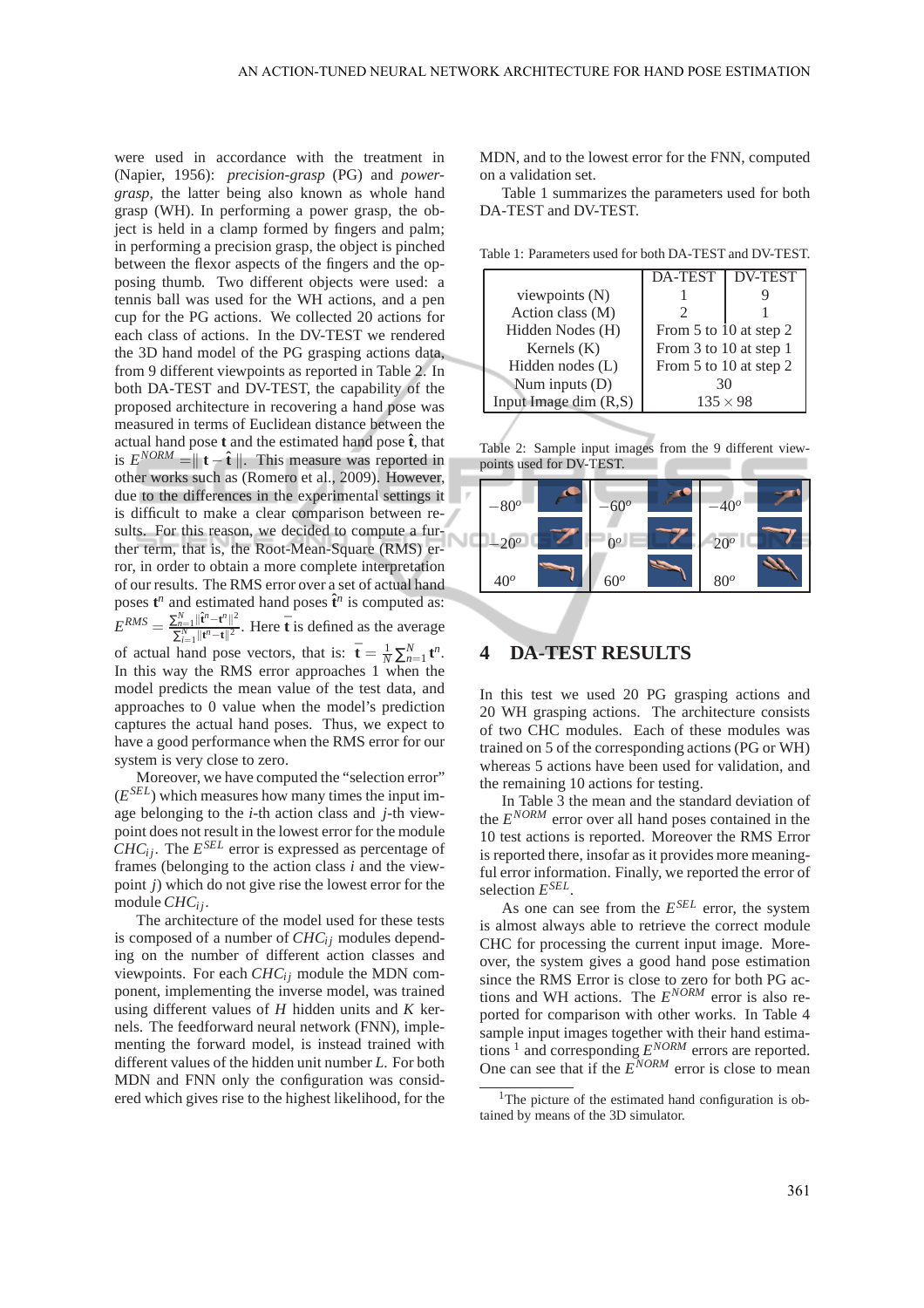error (reported in Table 3), then the input and estimated hand images are very similar.

Table 3: RMS error and the Mean and standard deviation of the *E NORM* error for test actions belonging to class PG and WH. Moreover the  $E^{SEL}$  error is reported.

|                                 | РG            | WH            |
|---------------------------------|---------------|---------------|
| <b>RMS</b>                      | 0.24          | 0.12          |
| $E^{NORM}$ ( $\mu \pm \sigma$ ) | $20.1 \pm 27$ | $11.7 \pm 19$ |
| $F^{SEL}$                       | 3%            | 9%            |

Table 4: Sample input images together with the corresponding hand estimated images drawn from both PG and WH test actions.



### **5 DV-TEST RESULTS**

The DV-TEST is divided into two phases. In a first phase, we test the system on the same viewpoint which it was trained. Note that although test viewpoints are the same as training viewpoints, when an image frame of a test action is fed as input, the system does not "know" what is the viewpoint corresponding to that action, and must retrieve such information from the input. In a second phase, we test the system on viewpoints that are different with respect to the ones it has been trained with.

In the first phase, we used 20 PG grasping actions rendered from 9 different viewpoints. The model architecture consists of 9 *CHC*<sup>*i*</sup> modules, one for each viewpoint, with  $i = 1$  and  $j = 1, \ldots, 9$ . The forward and inverse models of the *CHC*<sup>*i*</sup> j module were trained on data related to the *j*-th viewpoint only. In particular, 5 actions were used for training and 5 other actions for validation. Once trained, the remaining 10 actions for each viewpoint were fed as input to the system.

Table 5 shows the selection error *E SEL* together

with the two estimation errors,  $E^{NORM}$  and RMS for DV-TEST. One can see that the system is able to retrieve the right viewpoint for the hand input image (*E SEL* almost 0 for all viewpoints) and is able to give a reasonable hand pos estimation as confirmed by the RMS error which is close enough to zero.

Table 5: Selection error *E SEL*, estimation error *E NORM*, and RMS error for test viewpoints used in DV-TEST first phase.

| viewpoint       | $\Omega^o$                                                                                                                 | $20^{\circ}$  | 40%           |
|-----------------|----------------------------------------------------------------------------------------------------------------------------|---------------|---------------|
| <b>RMSError</b> | 0.02                                                                                                                       | 0.04          | 0.2           |
|                 | $9.1 \pm 9$                                                                                                                | $12.4 + 15$   | $25.2 + 38$   |
|                 | $0\%$                                                                                                                      | 0%            | 1%            |
| viewpoint       | $60^{\circ}$                                                                                                               | $80^\circ$    | $-20^\circ$   |
| <b>RMSError</b> | 0.08                                                                                                                       | 0.13          | 0.06          |
|                 | $15.9 \pm 24$                                                                                                              | $21.2 + 30$   | $14.9 \pm 21$ |
| $F^{SEL}$       | $0\%$                                                                                                                      | $1\%$         | $0\%$         |
| viewpoint       | $-40^{o}$                                                                                                                  | $-60^{\circ}$ | $-80^\circ$   |
| <b>RMSError</b> | 0.19                                                                                                                       | 0.08          | 0.03          |
|                 | $23.6 \pm 37$                                                                                                              | $16.5 \pm 23$ | $12.1 \pm 14$ |
| FSEL            | $0\%$                                                                                                                      | $0\%$         | $0\%$         |
|                 | $E^{NORM}$ ( $\mu \pm \sigma$ )<br>$F^{SEL}$<br>$E^{NORM}$ ( $\mu \pm \sigma$ )<br>$E^{NORM}\left( \mu \pm \sigma \right)$ |               |               |

In the second phase of the DV-TEST we used five CHC modules only, corresponding to the viewpoints at 0, 40, 80,  $-40$ , and  $-80$  degrees. The system was tested on the remaining viewpoints at 20, 60,  $-20$ , and −60 degrees.

Table 6 reports errors in recovering hand pose from viewpoints that the system was not trained on: only for viewpoint corresponding to −20 degrees the error is acceptable, in the other cases, the error is high.

Table 6: Selection error *E SEL* together with estimation error *E NORM* and RMS error for all test viewpoints used in DV-TEST second phase.

| viewpoint                       | $20^{\circ}$  | hl I <sup>u</sup> |
|---------------------------------|---------------|-------------------|
| <b>RMSError</b>                 | 1.69          | 2.22.             |
| $E^{NORM}$ ( $\mu \pm \sigma$ ) | $119 + 58$    | $137.5 \pm 65$    |
| viewpoint                       | $-20^{\circ}$ |                   |
| <b>RMSError</b>                 | 0.42.         | 1.47              |
| $E^{NORM}$ ( $\mu \pm \sigma$ ) | $59.8 \pm 28$ | $114.5 \pm 46$    |

## **6 CONCLUSIONS**

The neural architecture described in this paper was deployed to address the problem of vision-based hand pose estimation during the execution of grasping actions observed from different viewpoints. As stated in the introduction, vision-based hand pose estimation is, in general, a challenging problem due to the large amount of self-occlusions between fingers which make this problem an inverse ill-posed problem. Even though the number of degrees of freedom is quite large, it has been showed (Santello et al.,